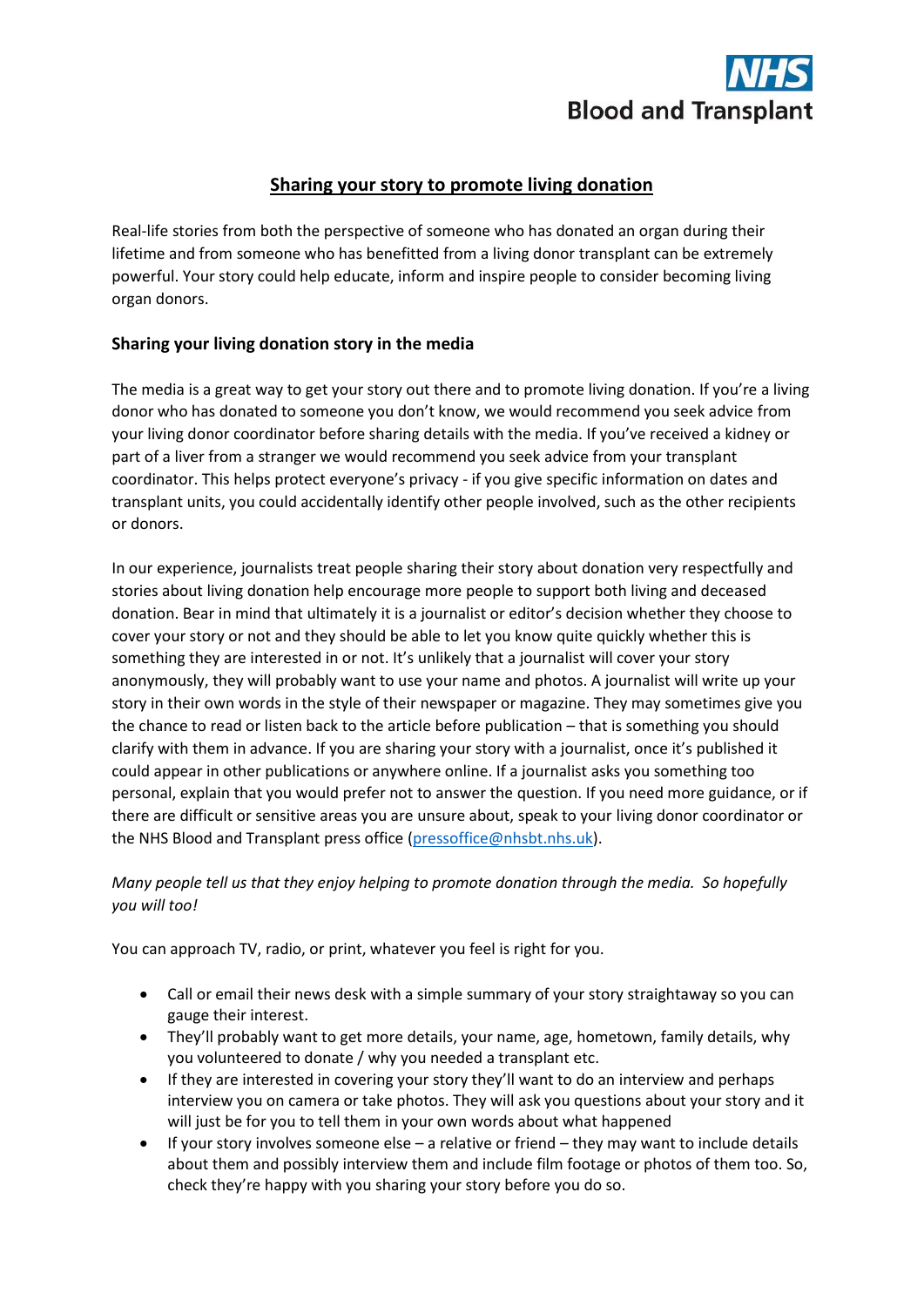# **Blood and Transplant**

- If you did not know the person you donated to / received a transplant from, please avoid giving the exact date of your donation – a month and year is the most detail we recommend. This will help ensure that they don't find out about you if they are not ready to do so. In this situation, it is better to approach the media about publicity after you have donated/received a transplant rather than before the operations so that there is no risk of inadvertently identifying anyone involved beforehand.
- Before being accepted as a living donor, patients are stringently assessed to minimize the risks. It would be great if you can make sure you explain how you were assessed and how any risks were explained to you. You can also direct them to our website for further information about this [www.organdonation.nhs.uk/livingdonation.](http://www.organdonation.nhs.uk/livingdonation)
- If the media you approached aren't interested in covering your story, don't be disheartened. There are other things you can do to help promote donation – your local hospital may hold awareness raising events, you can share your story on social media, you could give a talk to a local group or school or you could write a letter to your local paper and see if they'll print that instead. You could contact the 'Give a Kidney' charity at [www.giveakidney.org](http://www.giveakidney.org/) who are always looking for people who are willing to support the work they do in raising awareness about living donor kidney transplantation.

### **Sharing your living donation story on social media**

Sharing your living donation story on social media is a great way to raise awareness of living donation. If you are a living donor who has donated to someone you don't know or someone who has benefitted from living organ donation and you would like to share your story on social media, we would recommend you seek advice from your living donor coordinator / transplant coordinator before sharing any details. This helps protect everyone's privacy - if you give specific information on dates and transplant units, you could accidentally identify other people involved, such as the other recipients or donors.

Here are a few things you may want to think about first: -

- The content you place on social media can become widely shared and lead directly to people signing up to donate.
- While you can control the wording of what you initially post, you cannot control the comments that others may make or how widely people will share your story. Don't let this put you off, as personal stories tend to generate very positive comments.
- If you did not know the person you donated to / received a transplant from, please avoid giving the exact date of your donation – a month and year is the most detail we recommend. This will help ensure that they don't find out about you if they are not ready to do so. Avoid posting details on social media that could identify any of the donors and recipients involved before the operations have taken place and think carefully about any information that you post on the day of donation/transplant- this can inadvertently identify other people involved.
- If you donated/received a transplant from a stranger, avoid stating this within your post for anonymity reasons.
- If your story involves someone else a relative or friend check they're happy with you sharing your story before you do so.